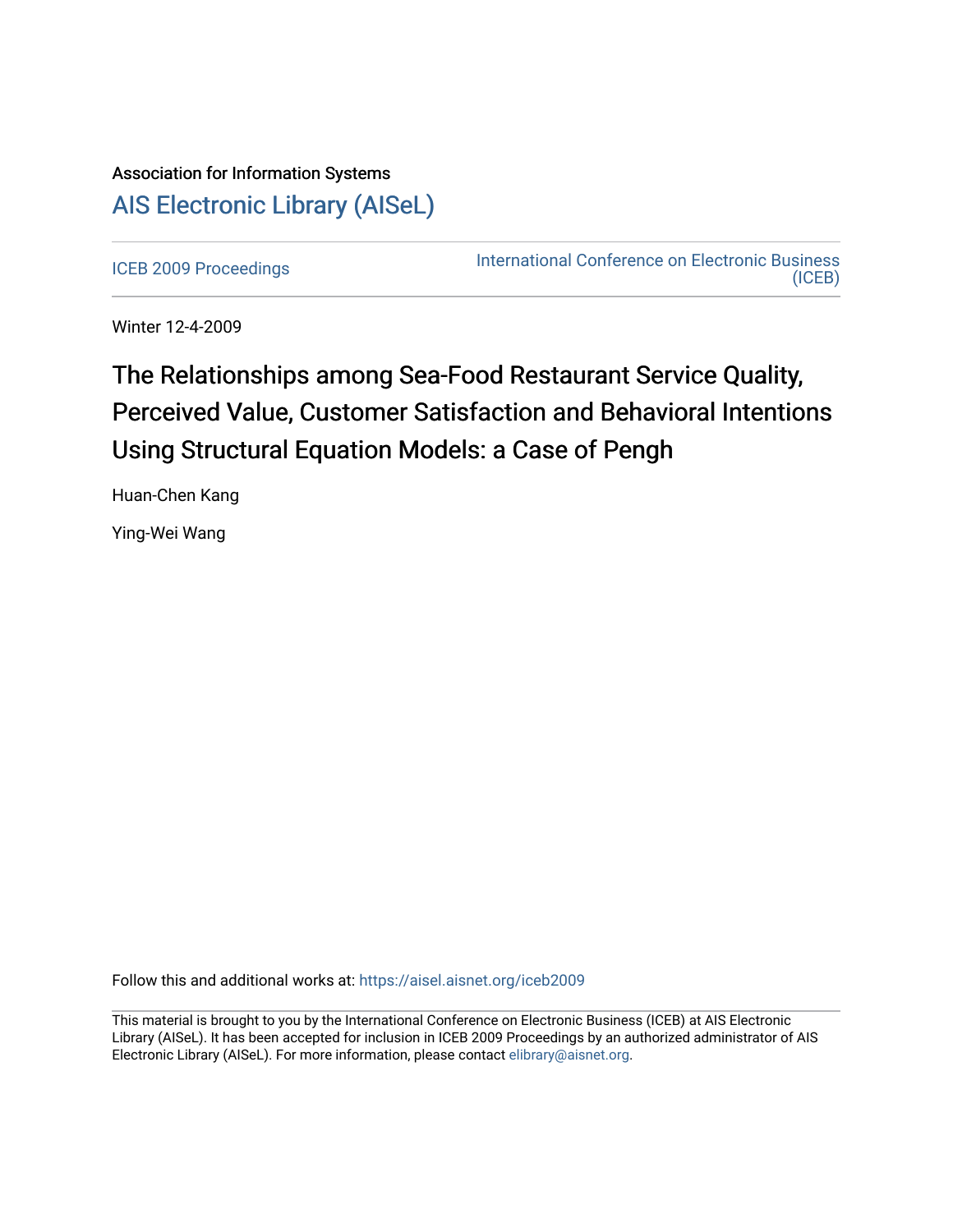### **THE RELATIONSHIPS AMONG SEA-FOOD RESTAURANT SERVICE QUALITY, PERCEIVED VALUE, CUSTOMER SATISFACTION AND BEHAVIORAL INTENTIONS USING STRUCTURAL EQUATION MODELS: A CASE OF PENGH**

Huan-Chen Kang<sup>1</sup>, Ying-Wei Wang<sup>2</sup> Department of Hospitality Management, Marketing and Logistics Management National Penghu University <sup>1</sup>connie@npu.edu.tw, <sup>2</sup>ywwang@npu.edu.tw

#### **Abstract**

To identify the relationships among sea-food rest aurant service quality/ perceived value/satisfaction and behavioral intentions, this research establish es a study structure and formulates six hypothese s from the related literatures reviews. Structural equation models were used to validate the relatio nship based on the surveyed sample collected fro m the restaurants' tourists. The findings indicate that overall sea-food restaurant service quality po sitively and significantly influences perceived val ue, and overall sea-food restaurant perceived valu e had a significant role in influencing satisfaction. Additionally, overall sea-food restaurant perceive d value and satisfaction are significant predictors of customer's behavioral intentions. Customer sa tisfaction can act as a partial mediator in the rel ationship between overall sea-food restaurant serv ice quality, perceived value and behavioral intenti ons. However, restaurant's service quality did not positively influence either the customer satisfacti on or the behavioral intentions. Furthermore, the constructs including responsiveness, assurance, an d reliability are the appropriate observations to m easure sea-food restaurant service quality which s ignificantly influences the perceived value. Theref ore, upgrading the responsiveness, assurance, and reliability on service quality in sea-food restaura nt is an effective way to increase the customers' perceived value, satisfaction and behavioral inte ntions. This research results can be referenced by the restaurant owners/ operators in operational management.

Keyword: sea-food restaurant, service quality, perceived value, customers' satisfaction, behavioral intentions

#### **Introduction**

During the peak seasons April to September, there are on average 500,000 tourists visiting Penghu Island to undertake the tourism/recreational activities related to humanities, geography, and natural scenery. Eating seafood became a very important activity while the tourists travel to Penghu. To satisfy the demand for sea-food, there exist a lot of seafood restaurants totaled 200 in  $126.7 \text{ km}^2$  and most of

them (215) are located in Makung Island where is political and economic center of the County and also the hub of traffic, having the density of 6.32 (215/34) (no of restaurant/ $km^2$ ) higher than the density of 2.33 (86,000/36,000) in Taiwan Island.

In addition, the tourism at the area has distinct seasons of peak and off-peak. The competitions among seafood restaurants in spatial and temporal dimensions are intensive and unavoidable, and therefore, how to increase the market share via the differentiation, attract the tourists via the special operational properties, and thereby establish the unique image to formulate the word of mouth and increase the royalty of consumers to retain and develop the sources of customers are the important issues for the owners or operators in operation management. Due to the inconvenience of traffic and the constraints of the geographical location such as less information received and six-months off-season. Penghu County only formulates the similar operational models of the seafood restaurant. In additional, the restaurant management tends to be conservative. Most of the seafood restaurants do not have much concept of service quality. Moreover, the concept of customers' perceived value needs to be introduced, identified and measured, even though customers' satisfactions are high lighted by the operators. For example, the owner usually ask the guests a common question such as are you full after finished meals? The operators care about customers' patronage but not understanding that both service quality and perceived value are the pre-causes of the customer satisfaction and also the important impact factors on the customer patronage. Therefore, the purpose of the study is to explore the relationship among service quality, perceived value, customer satisfactions and behavioral intentions in seafood restaurants and then provide the knowledge to the operators to improve the operational qualities.

 Previous studies investigated the relationship among service quality, perceived value, customer satisfactions and behavioral intentions were abundant . In general, previous studies concluded that service quality directly influenced the customer satisfactions or via the perceived value to influence the customer satisfactions, and the customer<br>satisfactions further influenced the behavior satisfactions further influenced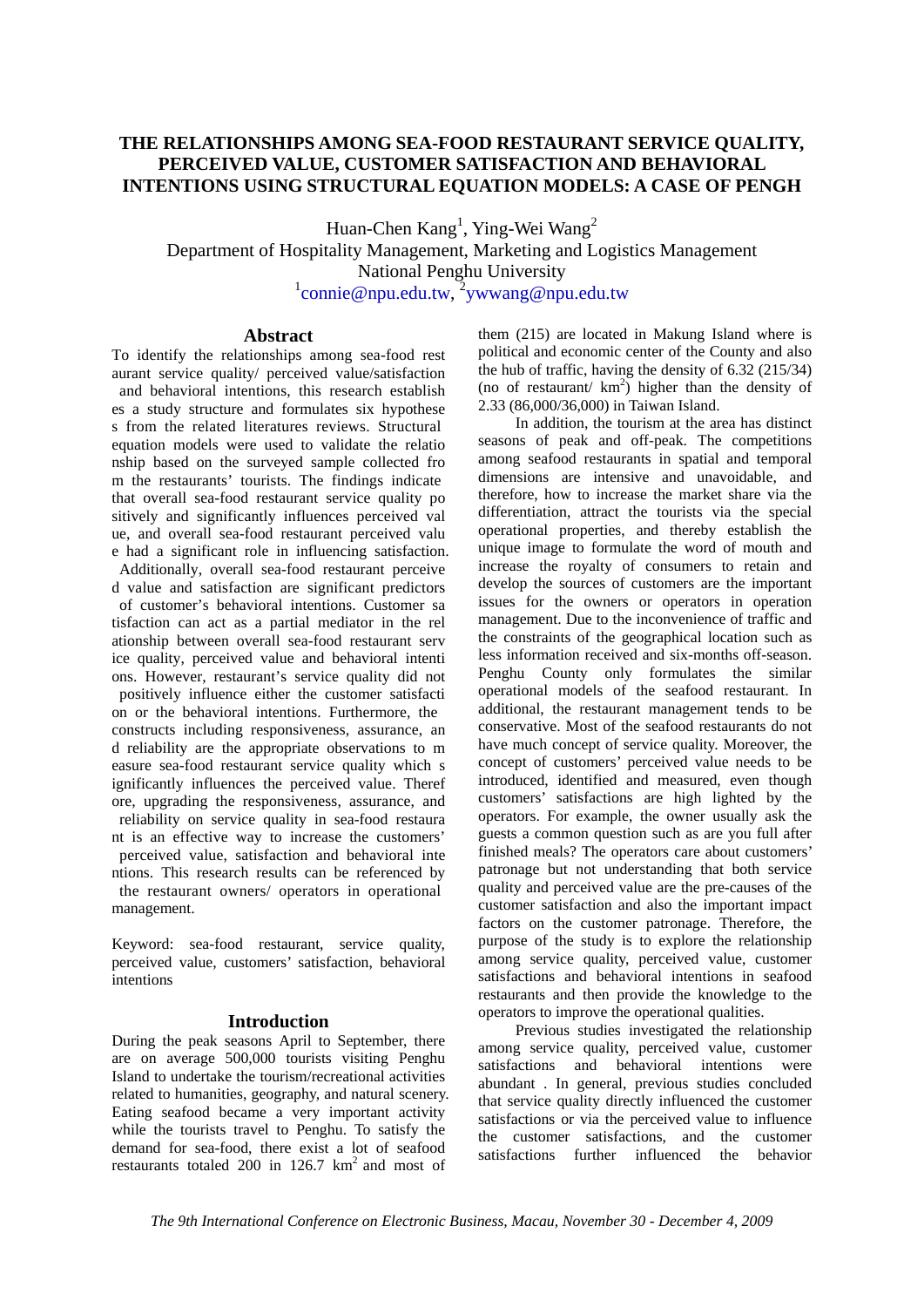intentions.

 In addition, the service quality and perceived value can probably influence the behavioral intentions. From the study of Oh (2000) for the customers of the independent fine dining restaurant, the main factors influencing the behavioral intentions were perceived value, customer satisfactions, past consumption experience and its reputation. Yüksed and Yüksel (2002) explored the critical factors of customer satisfaction for the customers of independent non fast-food restaurant and found that the service quality was the significant factor on the customer satisfaction. Sulek and Hlensley (2004) explored the main crucial factors to the customer patronage and dining experience, and found that food quality was the significant factor on the customer patronage only.

 Lglesias and Guillén (2004) employed the linear structural equation model to validate the decisive factors to the restaurant customers' revisiting. From the study, they concluded that perceived value positively influenced the customer satisfaction. Chow et al. (2007) studies the relationship among service quality, customer satisfaction, and the frequency of customer patronage, by using the structural equation model for the customers of full service restaurant. It is found that the cause effect relationships between service quality and customer satisfactions, and service quality and customer patronage were significant. However, the relationships between customer satisfactions and patronage were not significant. Ryu et al. (2008) studies the relationships among restaurant image, perceived value, customer satisfaction, and behavioral intentions by using regression analysis for the customers of quick casual restaurant. The results showed that restaurant service quality significantly influenced perceived value, and image and perceived value affected customer satisfaction significantly. In addition, image, perceived value, and customer satisfactions positively influenced the behavioral intentions. Fan (2006) explored the relationships among service quality, utility value, recreational value, and behavioral intentions by using the structural equations model for the customers of chain-restaurants. The results showed that service quality positively affected consumer value, utility value, and recreational value. The perceptions of values such as utility and recreational value would be the sources of restaurant differentiation. Lin (2006) studies the relationships among service quality, perceived value, customer satisfactions, and behavioral intentions by using the structural equation model for the customers in hybrid restaurants. The results showed that the consumer's perceived sacrifices had the negative influence on the perceived value. The perceived service quality positively affected perceived value, customer satisfactions, and

behavioral intentions. The perceived value directly affected satisfactions and behavioral intentions. Wang (2006) explored the relationships among service quality, customer satisfaction, and loyalty to the customers of retrospective restaurants. From the results of regression analysis, service quality positively affected satisfactions, and satisfactions also positively influenced the loyalty. In addition, service quality positively influenced the loyalty.

From the literature reviews, we know that there are few studies aimed at the customers' behavioral intentions in the sea-food restaurants. Therefore, the study focused exploring on the relationships among service quality, perceived value, customer satisfactions and behavioral intentions in sea-food restaurants.

#### **Research structure and hypothesis**

Based on the literature reviews, the research structure is shown in Figure 1. Since conservational regression methods can not be used to analyze the cause-effect relationships between the latent variables with multiple constructs, six hypotheses will be validated by using the linear structural equation models.

 The six hypotheses are listed as the following statements:

H<sub>1</sub>: Sea-food restaurant service quality positively influences the perceived value.

H2: Sea-food restaurant service quality positively influences the customer satisfaction.

H3: Sea-food restaurant service quality positively influences the behavioral intentions.

H4: Sea-food restaurant perceived value positively influences the customer satisfaction.

 $H_5$ : Sea-food restaurant perceived value positively influences the behavioral intentions.

H6: Sea-food restaurant customers' satisfaction positively influences the behavioral intentions.



Figure 1 The research structure

#### **Data collection**

Eleven sea-food restaurants' customers (tourists) were surveyed via the questionnaires by using the convenience sampling method to collect the data for analysis, and 385 questionnaires were obtained. The effective questionnaires of 365 were used to conduct the analysis. The questionnaires are divided into six parts including basic data, dining characteristic, service quality, perceived value,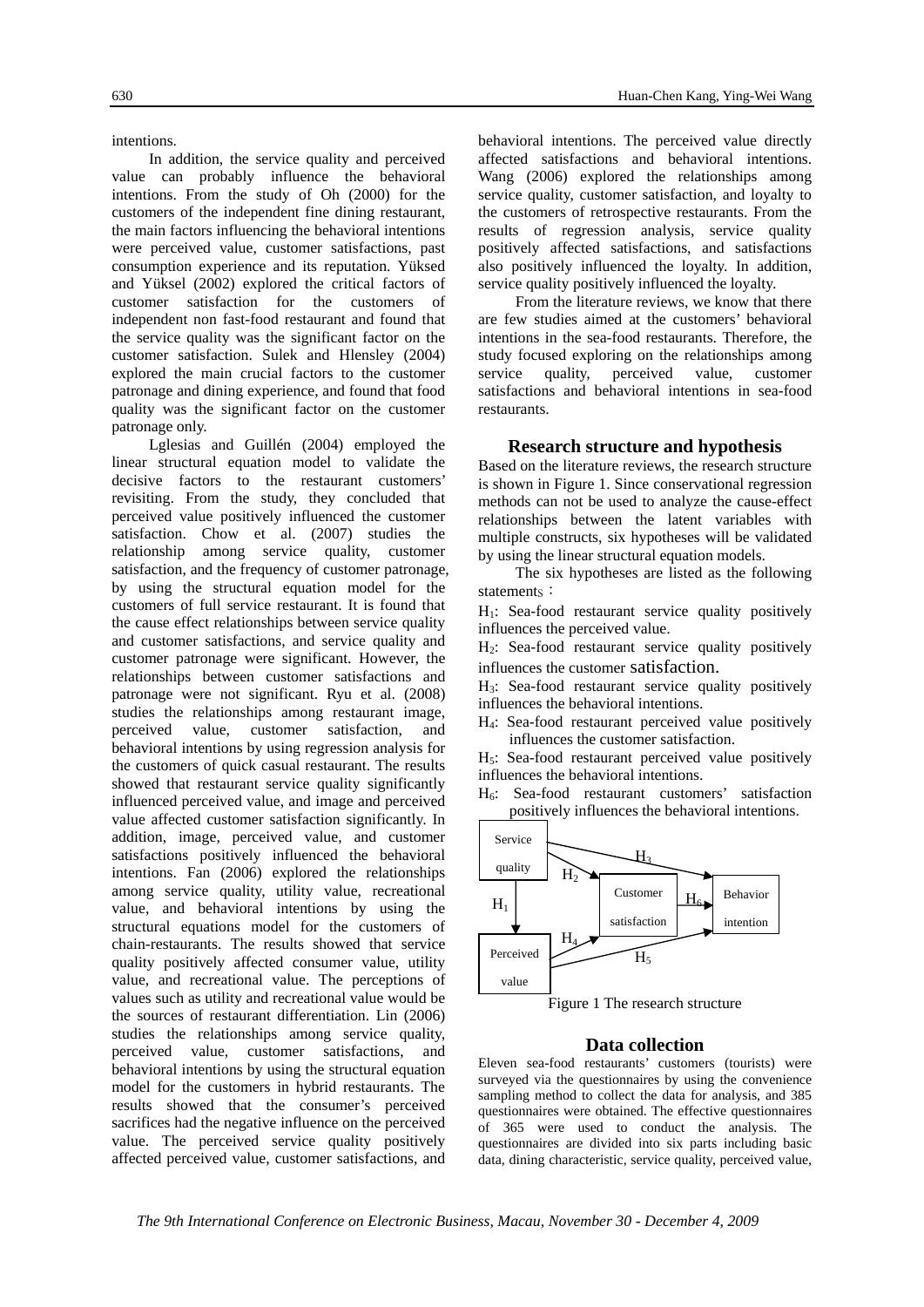customer satisfaction, and behavior intention. Where the part of the service quality we used from the scale of DINESERV to obtain the measurements composed of five constructs with 29 items.

Perceived value is measured by using four items to present the perceived value of monetary price, and the customer satisfaction and behavioral intention have two items respectively. The measurement of each item employs the seven points of Likert scale including extremely disagree, strongly disagree, slightly disagree, no comment, slightly agree, strongly agree, and extremely agree.

#### **Data analysis**

The study firstly validated the simple construct by using confirmatory factor analysis, and then conducted the analysis of model fitting by using structural equation models. The values of construct reliability are in the range of 0.66~0.84, and the value of AVE are within  $0.42 \sim 0.70$ . The factor loadings of the constructs conform to the standard suggested by Chin et al. (1997). Therefore, the four constructs fitting with internal consistency, and with constructs reliability. We used the computer software-LISEREL for specifying, fitting, and evaluating structural equation models. The model fitting results are shown in Figure 2, and Table 1. From the Table 1, we can know that the models are well fitted, for example, the value of each index is greater than the suggested value. From Figure 2, the path diagrams show that service quality (SQ) significantly affects perceived value (PV), but not significantly influences customer satisfaction (CS) or behavioral intention (IB). The perceived value significantly affects the customer satisfaction and behavioral intension. The customer satisfaction significantly affects the behavioral intention. In effect, service quality via the

| Table 2 Validation results of hypotheses |  |
|------------------------------------------|--|
|                                          |  |

| <b>Hypotheses</b> | Standardized<br>coefficient<br>$(t-value)$ | Significant or<br>not?<br>$(\alpha = 0.05)$ |
|-------------------|--------------------------------------------|---------------------------------------------|
| H1                | 0.89(19.04)                                | yes                                         |
| H <sub>2</sub>    | $-0.04(-0.31)$                             | no                                          |
| H <sub>3</sub>    | $-0.06(-0.67)$                             | no                                          |
| H <sub>4</sub>    | 0.86(7.16)                                 | yes                                         |
| H <sub>5</sub>    | 0.31(2.59)                                 | yes                                         |
| H <sub>6</sub>    | 0.68(9.37)                                 | ves                                         |

#### **Conclusions**

- (1) From the dining properties of tourists, most of the travel groups are composed of friends or relatives, and they obtained the messages of sea-food restaurants through the introduction of word-of-mouth and travel agents. The sea-food quality and price rationality are the main factors for tourists choosing the restaurants. Most of customers are over 5 persons in a party, and the average consumption amount per person is in range of NT\$200~600. The dining frequencies of one time per half year are the most. The ratio of patronage is around 32.2%.
- (2) From the results of t-test, the variable of sex

perceived value affects the customer satisfaction and then the behavioral intention. Table 2 summarizes the validation results of these 6 hypotheses. In addition, the service quality can be measured by using the items of the responsiveness, tangibles, and reliability, and the perceived value can be measured by using the items of food quality, reasonable price, accessibility.

Table 1 Model fitting indexes

| Index        | <b>Suggested Value</b>           | Measure |  |
|--------------|----------------------------------|---------|--|
| $\chi^2/df$  | <3 (Carmines & McIver, 1981)     | 1.66    |  |
| <b>GFI</b>   | $>0.9$ (Bentler & Bonnett, 1980) | 0.97    |  |
| <b>AGFI</b>  | $>0.8$ (Hu & Bentler, 1999)      | 0.95    |  |
| <b>NFI</b>   | $>0.9$ (Bentler & Bonnett, 1980) | 0.99    |  |
| <b>NNFI</b>  | $>0.9$ (Bentler & Bonnett, 1980) |         |  |
| <b>CFI</b>   | $>0.9$ (Bentler, 1990)           |         |  |
| <b>RMSEA</b> | <0.08 (Hu & Bentler, 1999)       |         |  |



Figure 2 Path diagrams (standardized coefficients)

significantly affects the perceived value. That is female customers have lower recognition of perceived value than male ones.

(3) From the validation results of model fitting, sea-food restaurant service quality significantly affects the perceived value, but not to the customer satisfaction and behavioral intention. However, perceived value significantly affects the customer satisfaction and behavior intention. Customer satisfaction significantly influences the behavioral intention. There are four hypotheses are valid. In general, sea-food restaurant service quality via perceived value to affect the customer satisfaction and customer satisfaction further affects the customers' behavioral intention. In addition, the items of responsiveness, tangibles, and reliability can be used to present the latent variable of service quality, and the perceived value can be measured by using the items of food quality, rational price, and accessibility.

#### **Suggestions**

(1) Since sea-food restaurant service quality is via the perceived value to affect customer satisfaction and

*The 9th International Conference on Electronic Business, Macau, November 30 - December 4, 2009*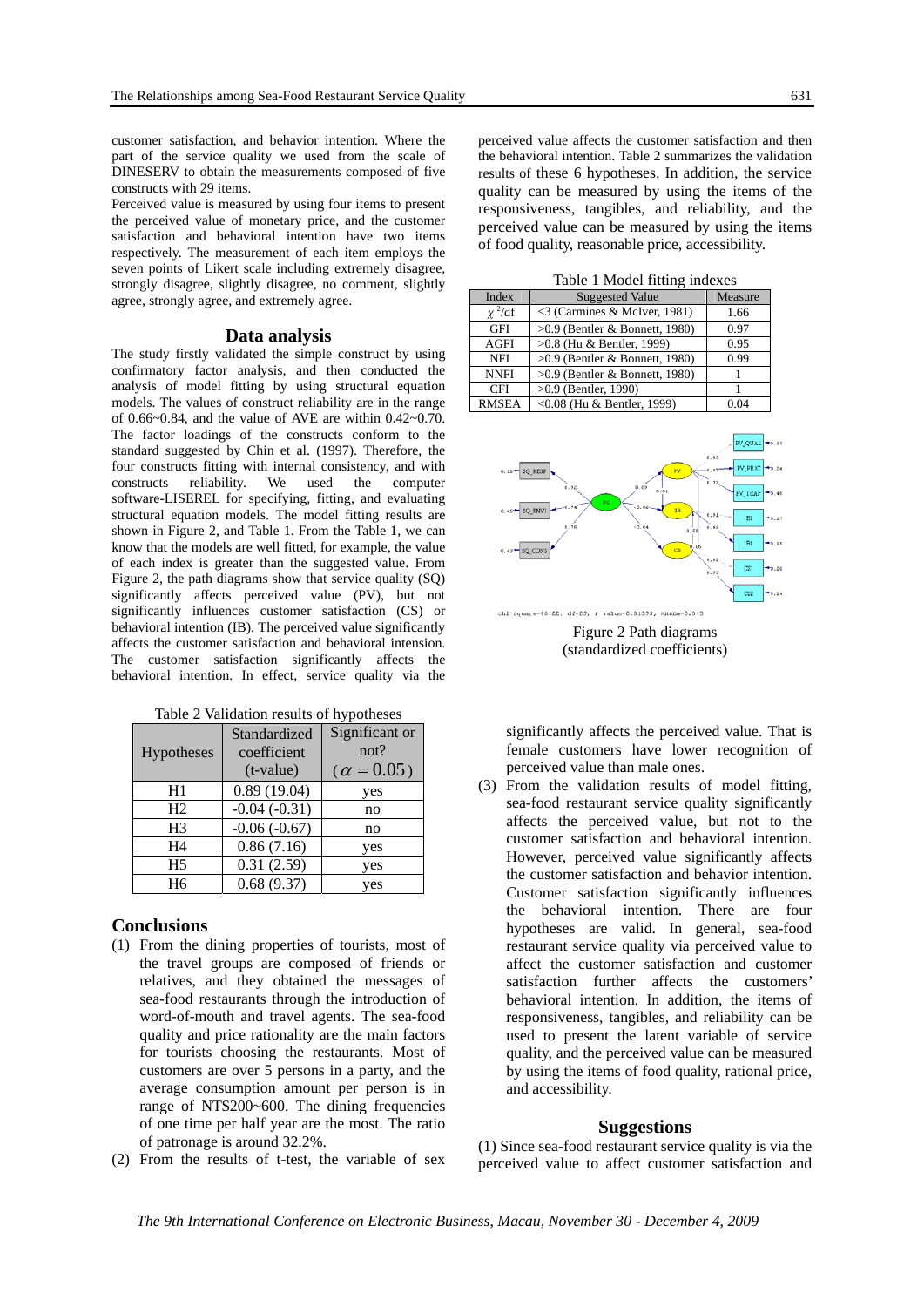behavioral intention, in operational management, the operators should emphasize on the properties of responsiveness, tangibles, and reliability, especially the responsiveness, for example, maintaining the service speed and quality (such as control of serving and the frequency of table cleaning), providing instant and speedy service (such as replenishment of warm or cold water and dining utensils), satisfying the special requirements of customers (such as cooked food without monosodium or garlic). To increase the tangibles, restaurants must have the attracting appearance, convenient parking lots, readable menu, comfortable decoration, clean toilet and dining area, comfortable seats, etc. Since these properties can increase the perception of value, the customer's satisfaction can be increased and then results in the increase of customer patronage. However, to formulate/build customers' perceived value is the main considering factors in management for the sea-food restaurant operators. For example, maintaining the high quality of seafood, pricing rationally, renewing or innovating menu, and creating or improving cooking methods are useful methods to increase the customers' perceived values. In addition, the establishment of brand and possession of word-of-mouth, and retaining good relationship with travel agents are also critical issues in operation.

#### **References**

- [1]. Fang,Yu-Han(2006), A study of consumption value and service quality on consumer's behavioral intentions in restaurant business, National Taipei University Department of Business Administration Master's Thesis.
- [2]. Wang, Jo-Wen(2006), A research into service quality, customer satisfaction, and customer loyalty of retro restaurants, Southern Taiwan University Marketing and Logistics Management Master's Thesis.
- [3]. Lin,Jen-Ti(2006), Effects of Service Quality, Perceived Value and Customer Satisfaction on Consumer Behavioral Intentions in Combinative Restaurants, Chang Jung Christian University Graduate School of Business andoperations Management Master's Thesis.
- [4]. Bojanic, D.C. (1996). Consumer perceptions of price, value and satisfaction in the hotel industry: An exploratory study. *Journal of Hospitality and Leisure Marketing, 4* (1), 5-22.
- [5]. Choi, K.S., Cho, W. H., Lee, S., Lee, H. & Kim, C. (2004). The relationship among quality, value, satisfaction and behavioral intention in health care provider choice: A South Korean study. *Journal of Business Research, 57*, 913-921.
- [6]. Chen, C.F. (2008). Investigating structural relationships between service quality, perceived value, satisfaction, and behavioral intentions for

air passengers: Evidence from Taiwan. *Transportation Research Part A, 42*, 709-717.

- [7]. Chow, I.H., Lau, V.P., Lo, T.W., Sha, Z., & Yun, H. (2007). Service quality in restaurant operations in China: decision- and experiential-oriented perspectives. *International Journal of Hospitality Management, 26* (3),698–710.
- [8]. Grewal, D., Monroe, K.B., &Krishnan, R. (1998). The effects of price-comparison advertising on buyers' perceptions of acquisition value, transaction value and behavioral intentions. *Journal of Marketing, 62* (April), 46-59.
- [9]. Gooding, S.K.S. (1996). Quality, sacrifice, and value in hospital choice. *Journal of Health Care Marketing, 15*(4), 24-31.
- [10].González, M.E.A., Comesana, L.R.C., & Brea, J.A.F. (2007). Assessing tourist behavioral intentions through perceived service quality and customer satisfaction. *Journal of Business Research, 60*, 153-160.
- [11].Gallarza, M.G., & Saura, I.G. (2006). Value dimensions, perceived value, satisfaction and loyalty: an investigation of university students' travel behaviour. *Tourism Management, 27*(3), 437-452.
- [12].Iglesias, M.P., & Guillén, M.J.Y. (2004). Perceived quality and price: their impact on the satisfaction of restaurant customers. *International Journal of Contemporary Hospitality Management, 16* (6), 373–379.
- [13].Lee, C.K., Yoon, Y.S., & Lee, S.K. (2007). Investigating the relationships among perceived value, satisfaction, and recommendations: The case of the Korean DMZ. *Tourism Management, 28*, 204-214.
- [14].Ladhari, R., Brun, I., & Morales, M. (2007). Determinants of dining satisfaction and post-dining behavioral intentions. International Journal of Hospitality Management, Article In Press.
- [15].Oh, H., (1999). Service quality, customer satisfaction, and customer value: A holistic perspective. *Hospitality Management, 18*, 67-82.
- [16].Oh, H. (2000). Diners' perceptions of quality, value, and satisfaction: a practical viewpoint. *Cornell Hotel and Restaurant Administration Quarterly, 41* (3), 58–66.
- [17].Parasuraman, A., & Grewal, D. (2000). The impact of technology on the quality-value-loyalty chain: A research agenda. *Journal of the Academy of Marketing Science, 28* (1), 168-74.
- [18].Ryu, K., Han, H., & Kim, T.H. (2008). The relationships among overall quick-casual restaurant image, perceived value, customer